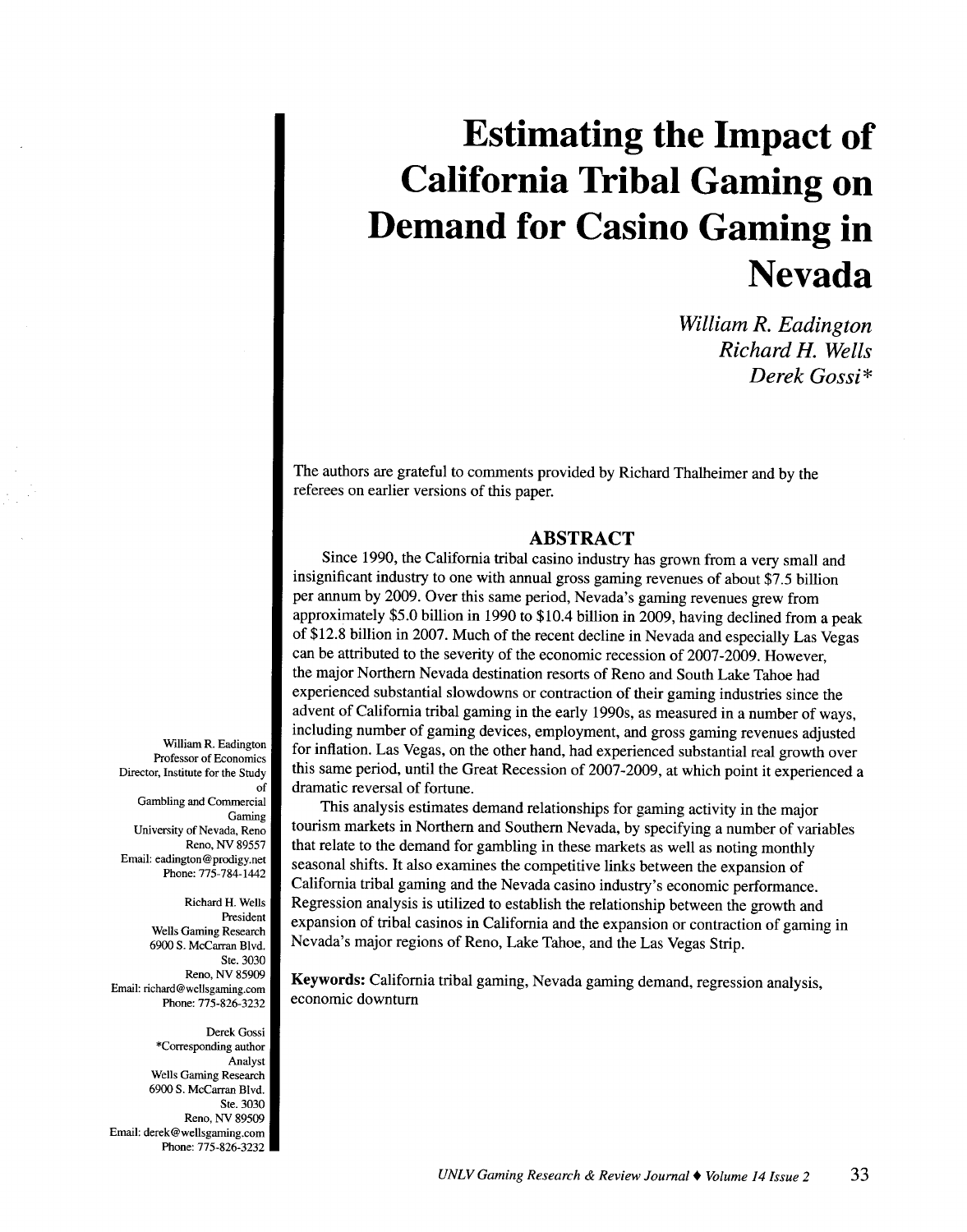## **I. GENERAL DESCRIPTION OF NEVADA'S GAMING MARKETS, 1990 TO 2007**

Between 1990 and 2007, gaming revenues in Northern Nevada experienced flat or negative growth, whereas those in Las Vegas experienced robust growth throughout the 1990s, followed by slower positive growth since the tum of the century.' Beginning in late 2007, the negative growth of Northern Nevada gaming revenues accelerated, largely as a result of the 2007-2009 Great Recession along with openings or expansions of key major tribal casinos in Northern Califomia.<sup>2</sup>When corrected for inflation, both of the major Northern Nevada gaming markets—Reno and South Lake Tahoe—experienced negative real growth, in terms of gaming revenues corrected for inflation, employment, and the number of stations available (positions at table games plus the number of gaming devices) for possible customers. These declines are documented in Charts 1-4.

#### **CHARTl**



Source: Nevada Gaming Control Board, *Monthly Revenue Report* (monthly, 1990-2009)

### **CHART2**



Source: Nevada Gaming Control Board, *Nevada Gaming Abstract* (1990-2009)

I I I

<sup>1.</sup> Nevada Gaming Control Board, *Nevada Gaming Abstracts* (annual), 1990 to 2009.

<sup>2.</sup> Red Hawk Casino opened in Shingle Springs, on the main highway between Sacramento and South Lake Tahoe, in December 2008. Thunder Valley Casino, which had opened in Lincoln, about 10 miles from the main highway between Sacramento and Reno in 2003, completed a \$1 billion expansion with hotel and other amenities in June 2010.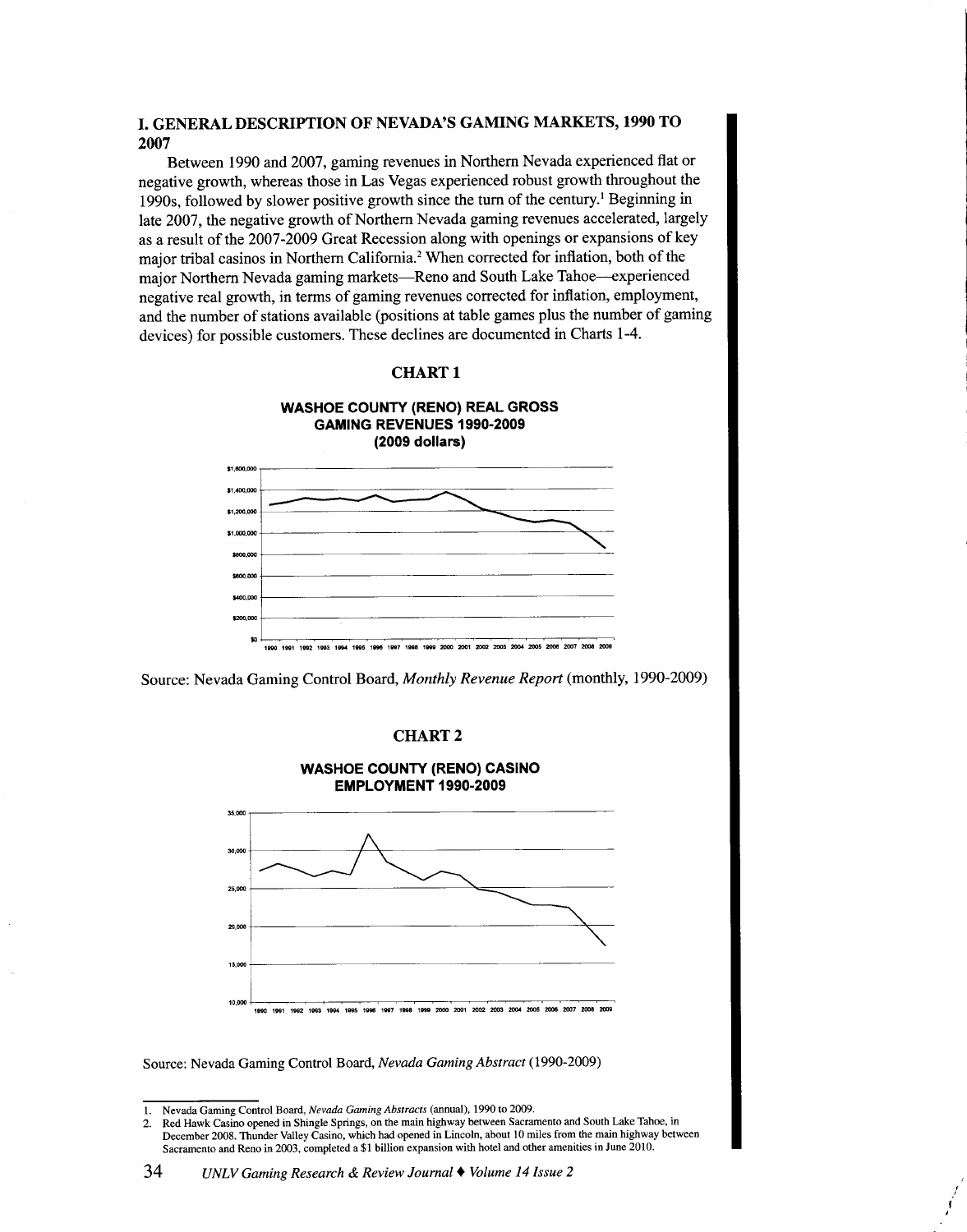

<sup>~</sup> <u>`</u>

*Estimating the Impact of California Tribal Gaming on Demand for Casino Gaming in Nevada* 



1990 1991 1992 1993 1994 1995 1996 1997 1998 1999 2000 2001 2002 2003 2004 2006 2007 2004 200



Source: Nevada Gaming Control Board, *Nevada Gaming Abstract* (1990-2009)

*By 2009, a number of major tribal casinos had opened in the Northern California market, competing directly for regional customers with the casinos in Reno and Lake Tahoe.* 

There are three factors that explain much of the stagnation and decline in the Northern Nevada casino markets. First, Lake Tahoe casinos were effectively constrained from expansions dating back to the passage of the Amended Tahoe Regional Planning Compact of 1980.<sup>3</sup> This eliminated the construction of new casinos at South Lake Tahoe and put considerable constraints on the ability of existing properties to alter their <sup>p</sup>hysical facilities. Second and more importantly, Congress passed the Indian Gaming Regulatory Act in 19884, and this eventually led to the creation of substantial tribal casino

industries in California, Oregon and Washington, as states signed compacts and tribes took advantage of their economic opportunities. By 2009, a number of major tribal casinos had opened in the Northern California market, competing directly for regional customers with the casinos in Reno and Lake Tahoe. Third, the period from 1989 until 2007 marked a wave of unprecedented growth and expansion of the gaming-based tourist industry in Las Vegas. The expansion ofLas Vegas' mega-casinos, coupled with increasingly affordable

\$400,000 \$300,000 \$200,000 \$100,000 \$0

<sup>3.</sup> Public Law 96-551, December 19, 1980

Public Law 100-497, October 18, 1988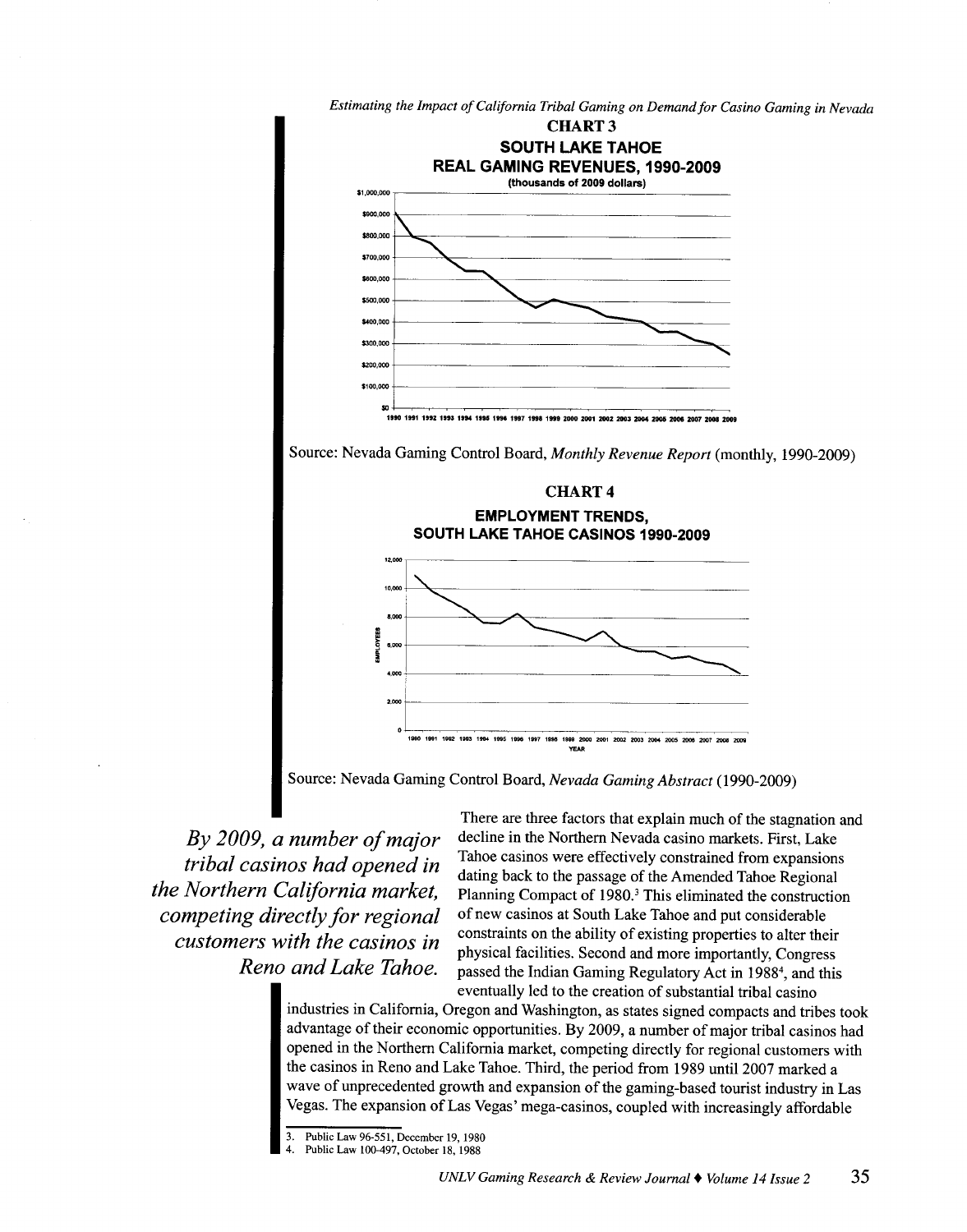air travel to Las Vegas, especially from major cities in the Western United States and Western Canada, made Las Vegas a reasonable alternative for traditional Northern Nevada gaming customers.<sup>5</sup>

The economic performance of the gaming market on the Las Vegas Strip, which makes up roughly half of the gaming revenues for the entire state of Nevada, had a considerably different history. From 1990 to 2007, the Strip was characterized by moderate to rapid growth in gaming revenues, with even more rapid growth in spending in non-gaming activities. In effect, Las Vegas Strip casinos expanded their non-gaming entertainment, convention, and leisure offerings in this period as a strategy to counter the emerging competition from California tribal gaming as well as the proliferation of casinos throughout the United States and Canada. Indeed, the ratio of gaming revenues to total revenues for Las Vegas Strip casino complexes with annual gaming revenues in excess of\$72 million declined from 56.9% in 1990 to 38.3% in 2009, reflecting a considerable broadening of the product offerings of the new generation of mega-casinos on the Strip. The multi-billion dollar casino resort complexes built since 1989 (including, for example, the Mirage, MGM, Bellagio, the Venetian, Wynn Las Vegas, etc.) substantially increased non-gaming spending for hotel rooms, restaurants, entertainment, retail shopping, and convention services, essentially diversifying Las Vegas Strip tourism away from a heavy dependence on gaming.6

However, from 2007 through 2009, the Las Vegas Strip experienced a pronounced reversal of trend with respect to both gaming revenues and non-gaming spending by visitors. In retrospect, consumers were far more income sensitive to the non-gaming offerings than had been expected prior to the Great Recession. This reversal can be seen in Chart 5, and is discussed in the following section.



# **CHARTS LAS VEGAS STRIP MONTHLY GROSS GAMING REVENUES, 1990-2010**

Source: Nevada Gaming Control Board, *Monthly Revenue Report* (monthly, 1990-2009)

I

<sup>5.</sup> In contrast to Las Vegas, there were very few new casinos or casino expansions in Reno from 1990 to 2007, primarily because of the anticipated competition from California tribal gaming and the subsequently lower Expected Return on Invested Capital (EROIC). The only significant new project in this period, the Silver Legacy, opened in 1995 but did not grow the market in any significant way.

<sup>6</sup> For a description of the major companies and developments during this period, see Christina Binkley (2008), *Winner Takes All,* New York: Hyperion Press.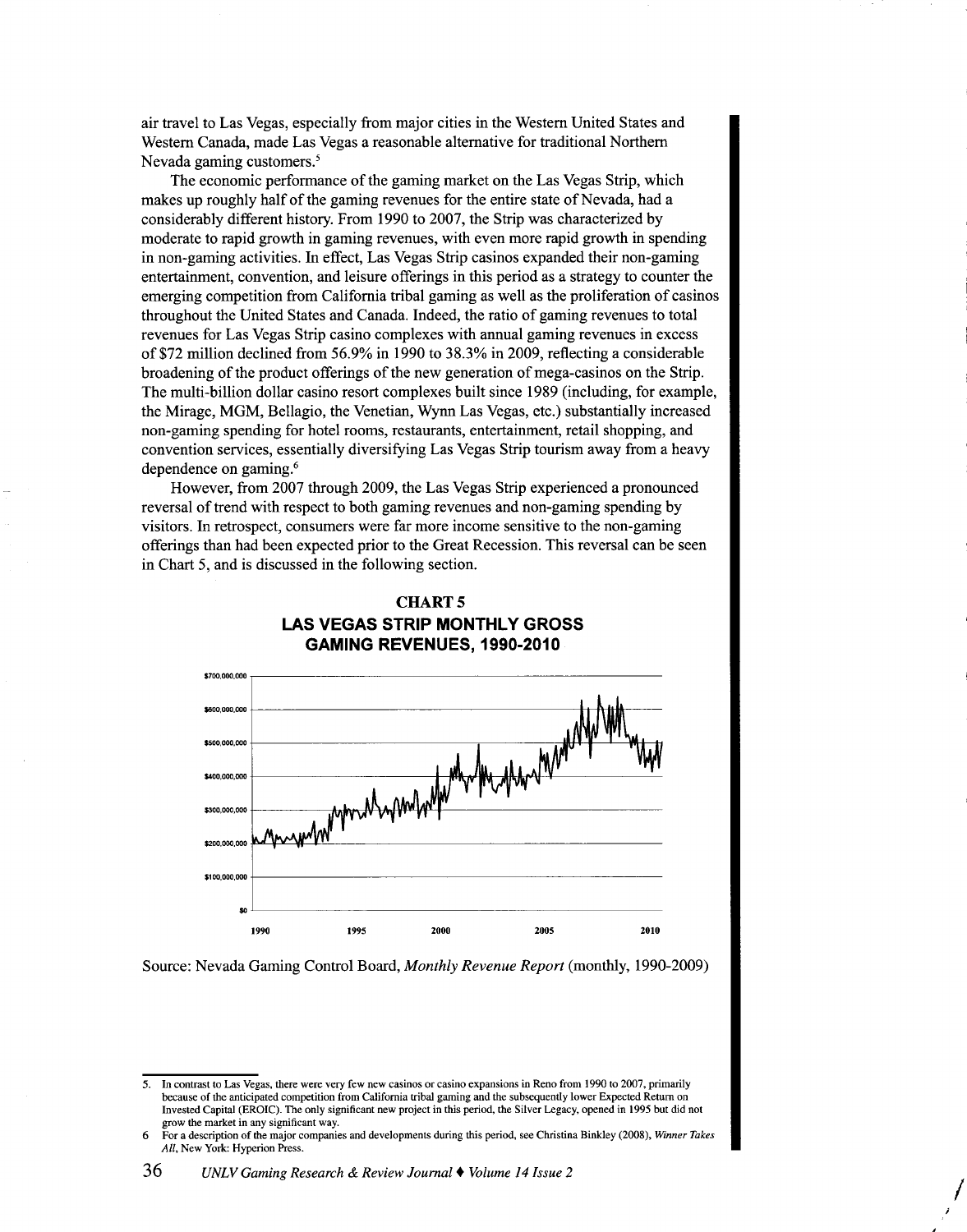*Estimating the Impact of California Tribal Gaming on Demand for Casino Gaming in Nevada* 

II. THE GREAT RECESSION AND ITS IMPACTS ON NEVADA GAMING With the Great Recession of 2007-2009, the economic performance of the casino gaming industry in each of Nevada's main tourist destinations-the Las Vegas Strip, Reno, and South Lake Tahoe--was dramatically and negatively affected. Furthermore, in the early period of recovery for the U.S. economy from the second half of 2009 through

*With the Great Recession of 2007-2009, the economic performance of the casino gaming industry in each of Nevada s main tourist destinations-the Las Vegas Strip, Reno, and South Lake Tahoewas dramatically and negatively affected.* 

mid-2010, there was not much relief in the downward trends for Nevada's major tourist gaming markets. Over the thirty month period ending in June 2010, gaming revenues (in current dollars) fell  $17.7\%$ ,  $25.2\%$ , and  $32.8\%$  in the Strip, Reno and Tahoe markets respectively. The secondary southern Nevada tourist destinations of Downtown Las Vegas and Laughlin declined by 20.4% and 23.9% over the same period.<sup>7</sup> Other tourism indicators showed many of the same trends. For all of Las Vegas, average daily room rates fell 29.6% between 2007 and 2009, and occupancy rates declined from 90.4% in 2007 to 81.5% in 2009. Visitation fell 7.4% over that period, from 39.2 million visitors in 2007 to 36.3 million visitors in 2009, and visitors were spending less per capita on both gaming and non-gaming activities.<sup>8</sup> For an industry that

had seen multiple multi-billion dollar mega-casino resort properties developed over the past two decades, the decline in hotel room revenues was arguably more devastating on profitability and solvency than was the decline in gaming revenues. Indeed, this period saw significant bankruptcies (Station Casinos, Cosmopolitan, Riviera, Terrible Herbst, etc.), and postponed, bankrupt, or cancelled multi-billion dollar projects (Fontainbleau, Echelon Place, the Plaza, Crown, MGM-Kerzner, etc.), with all of the major Las Vegas Strip casino companies (Harrah's, MGM, Las Vegas Sands, Wynn, Boyd Gaming, Riviera, etc.) enduring severe financial turmoil from 2008 onward.

For an industry that many analysts and pundits had classified as "recession-resilient", if not "recession-proof', such dramatic declines surprised and shocked the major casino companies, the banks and other financial institutions that had financed much of the decade's expansion. Furthermore, the Nevada state government was disproportionately dependent on taxes on gaming revenues and retail sales to tourists for funding the state budget, and the decline in gaming revenues and visitor spending created a substantial fiscal crisis for the state.

In retrospect, spending on casino gaming and related activities proved to be far more sensitive to (substantial) economic downturns than had previously been believed. Furthermore, the ability of Nevada-style gaming-based tourism to bounce back has been painfully slow, and has lagged the recovery of the national U.S. economy. For the <sup>12</sup> months ended June 2010, statewide gaming revenues in Nevada were down by 4.3% over the comparable period in 2009, a period when the U.S. economy was expanding at about a 3.0% rate.<sup>9</sup>

The distinctions between Northern Nevada and Southern Nevada gaming industries can be seen by tracking the level of gaming activity against a broad index of economic activity. Handle<sup>10</sup> for the Reno and Las Vegas gaming markets (using a 12 month moving average) was charted against a national Index of Weekly Leading Indicators (WLI)<sup>11</sup> with

<sup>7.</sup> Monthly Revenue Reports, op. cit.

<sup>8.</sup> Las Vegas Convention and Visitors Authority, Visitor Statistics, retrieved from http://www.lvcva.com/press/statistics-facts/ visitor-stats.jsp

<sup>9.</sup> Estimate based on Bureau of Economic Analysis, estimated real GOP growth rates, 2009-III to 2010-II.

<sup>10. &</sup>quot;Handle" is defined as the total amount of money wagered at gaming opportunities (i.e. tables and slot machines). It can be used as the total *quantity* of gaming services sold (standardized to a \$1 unit), whereas "House Advantage", which represents the percentage of each dollar wagered retained by the casino, is the equivalent of *price.* Gross gaming revenues, reflecting total winnings for the casino, are therefore the aggregate of House Advantage times Handle *(price* times *quantity),* added up over all gaming options within the casino.

II. The Weekly Leading Index (WLI) is published by the Economic Cycle Research Institute and is constructed of seven weekly economic series for the U.S.: money supply, Journal of Commerce-ECRI industrial materials price index, initial unemployment insurance claims, mortgage applications, the S&P 500 index, 10-year Treasury bond yield, and bond quality spread. More information on the WLI can be found at http://www.businesscycle.com/.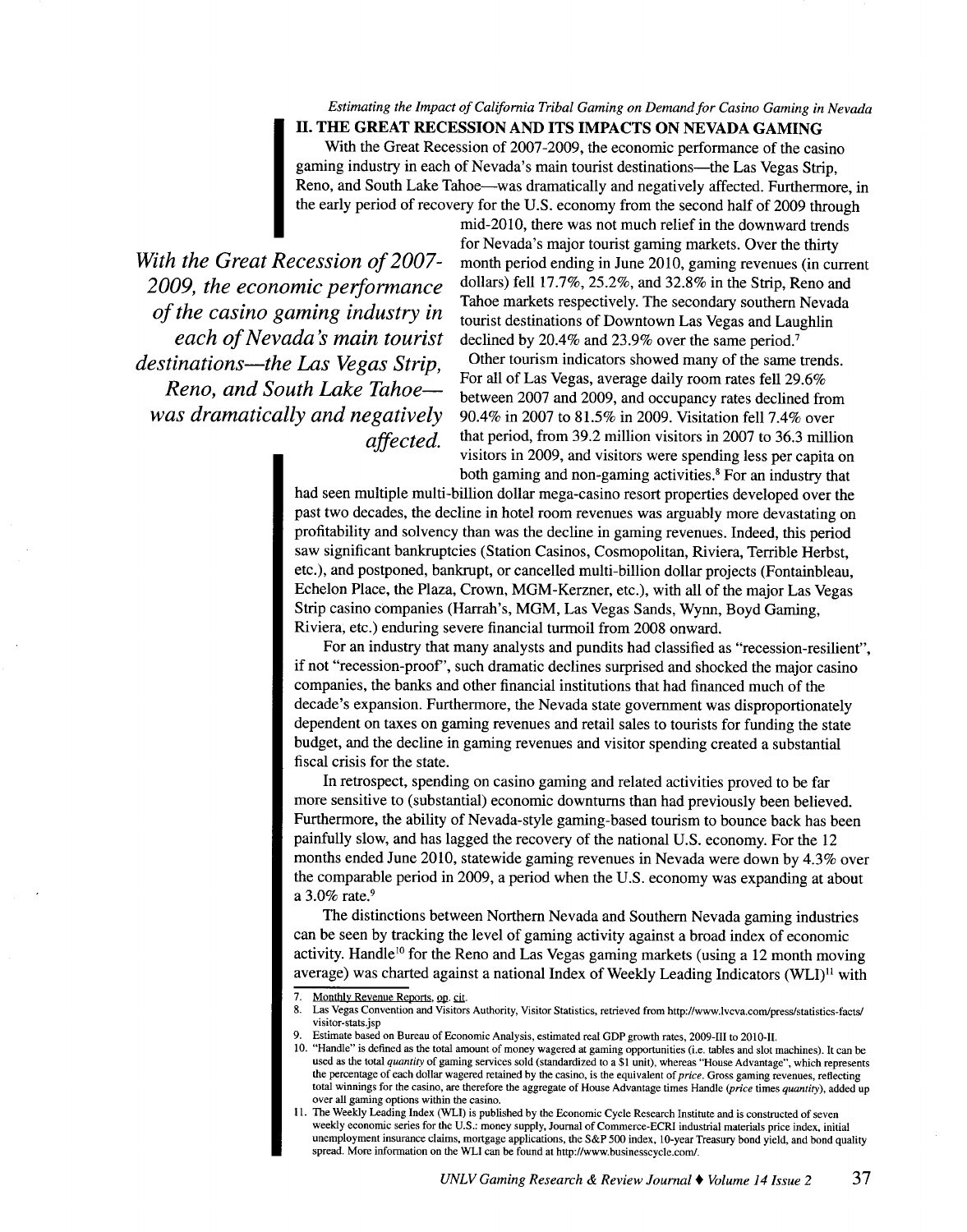a 10-month lag, and the results are presented in Charts 6 and 7. Clearly, the Las Vegas experience correlates with the WLI series, but consistently outperforms it for most of the period, at least until the end of 2007. On the other hand, the Reno handle numbers show a strong correlation over the first portion of the period under study, but beginning in around 2002, Reno handle diverges dramatically from the direction of the Index, experiencing a general downward trend which then accelerates downward in 2007.



Source: Nevada Gaming Control Board, *Monthly Revenue Report* (monthly, 1990-2009), and Economic Cycle Research Institute

#### CHART<sub>7</sub>



Source: Nevada Gaming Control Board, *Monthly Revenue Report* (monthly, 1990-2009), and Economic Cycle Research Institute

#### III. PREVIOUS STUDIES

Over the years, there have only been a handful of demand and revenue studies that have looked specifically at the casino industry, or even more generally at other gaming and wagering industries. A number of early studies concentrated on estimating price elasticities for pari-mutuel wagering at horse race tracks, with the objective of estimating an optimal take-out rate ("house advantage", or price) that would optimize total revenues accruing to the operator and to the government in taxes (Suits, ( 1979), Morgan and Vache

f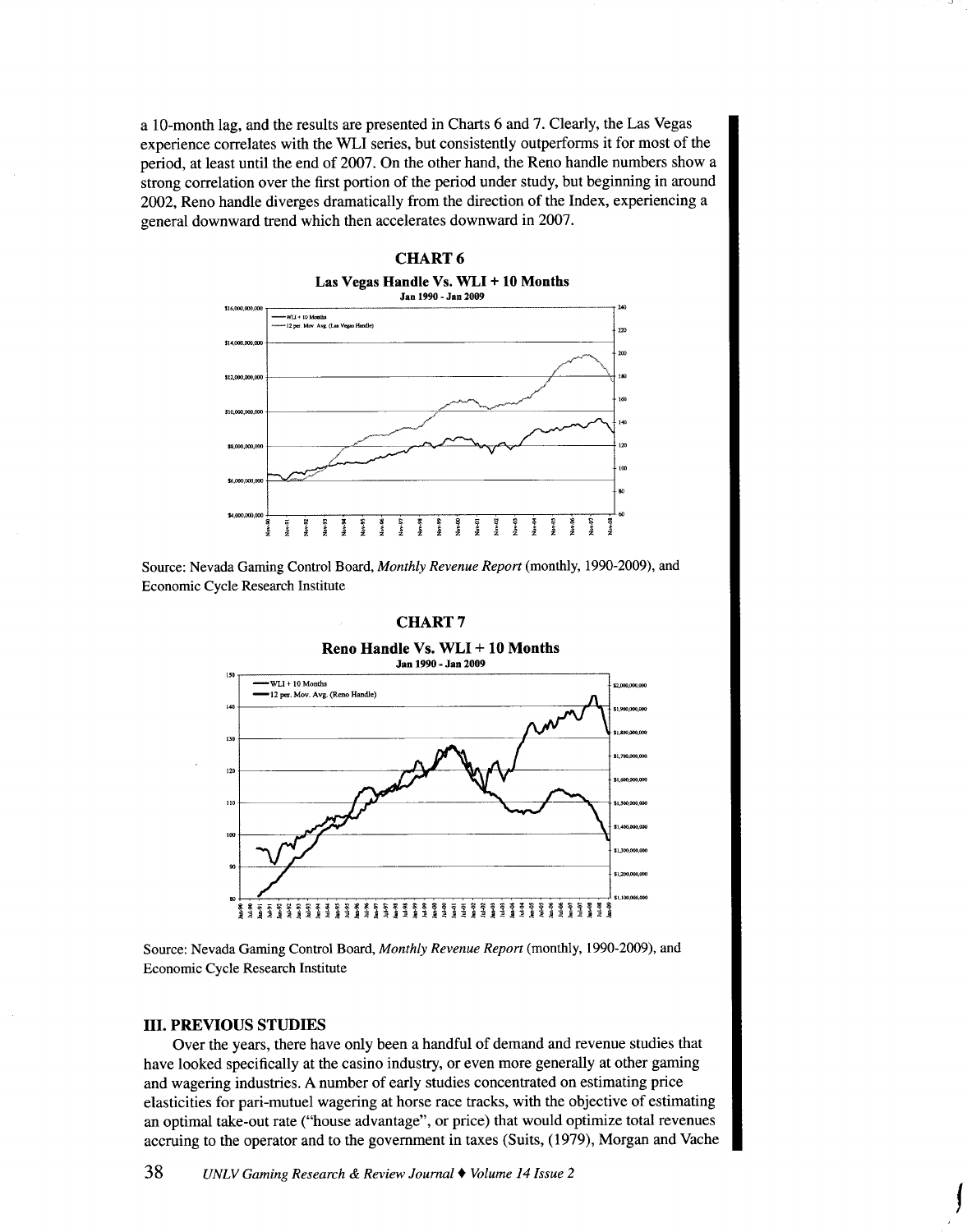*Estimating the Impact of California Tribal Gaming on Demand for Casino Gaming in Nevada*  (1979), Morgan and Vache (1982), Thalheimer and Ali (2003)). Cargill and Eadington (1978) looked at the time-series behavior of Nevada gaming revenues to evaluate forecasting outside the realm of causal models, and Levitsky et al (2000) examined the relationship of social attitudes toward gambling and gaming revenues.

Another group of studies, which looked specifically at the casino industry in various jurisdictions, estimated the effect of changing regulations, technologies, or other factors on the demand for gaming (Nichols (1998a), Nichols (1998b), Thalheimer and Ali (1992, 1995a, 1995b, and 2008). Findings of these studies generally determined that relaxation of artificial regulatory constraints (i.e. casino floor space minimums per game) and introduction of new product delivery systems (i.e. telephone wagering) increases gaming revenues and the demand for gambling, whereas smoking bans have pronounced negative effects on the demand for casino gaming. Other studies have looked at competitive and cross-elasticity issues, examining the effect on demand of newly authorized cross-border competition with identical or similar forms of gambling, from the legalization of different forms of gambling (i.e. casinos) on existing gaming or wagering industries, or based on the "newness" of gaming facilities or their ability to differentiate product based on non-gaming amenities (Hunsaker (2001), Przybylski et al (1998), Thalheimer and Ali (2003), Thalheimer (1998), Lauve (2007)). This particular study most closely follows the approach of the last group of studies.

## **IV. MODELLING THE DEMAND FOR NEVADA GAMING**

In general, the economic performance of casinos in a particular geographic market can be monitored by measuring the demand for gaming services. The quantity of gaming services sold can be measured by the metric of Handle (computed as Gross Gaming Revenues divided by House Advantage, which serves as a measure of the average price of gambling).

The demand for gaming services is a function of a number of factors, including:

- proximity to the customer base (both local and tourist);
- the level of income and wealth of the potential visitor population;
- price of gaming and complementary non-gaming offerings;
- competition from other venues that offer identical or similar gaming options;
- competition from other venues that offer alternative tourism options which are not related to gaming;
- transportation costs, such as airfares and price of gasoline, and
- other factors that affect the relative attractiveness or convenience of the location in question relative to other locations.

Other factors that influence demand for a tourist based casino industry include prices and costs that confront consumers in the casino market as well as in competing tourist (gaming and non-gaming) markets; prices of complementary and substitute goods (i.e. accommodation costs, such as hotel room and restaurant prices in the particular geographic market and in competing gaming and non-gaming locales); attractiveness factors, such as the general ambience to be found in specific casinos in the neighborhoods or business districts where such facilities are offered; the quantity, quality and variety of non-gaming amenities that are made available to attract customers; and "external shock" factors, such as the changes in consumer behavior that followed the events of September 11, 2001.

The causal factors that influence tourism behavior and spending can be roughly translated into short term and long term components. Changes in prices of substitutes and complements can be categorized as short term influences, whereas changes in supply factors (such as the legal status of gaming elsewhere, the number, vintage and quality of casinos in the marketplace and in competing markets, and important infrastructure characteristics in the markets under study as well as in competing markets) are more long term in nature. This study looks at both short term and long term factors and utilizes available data to determine if causality can be assigned to specific potential contributors to a market's performance.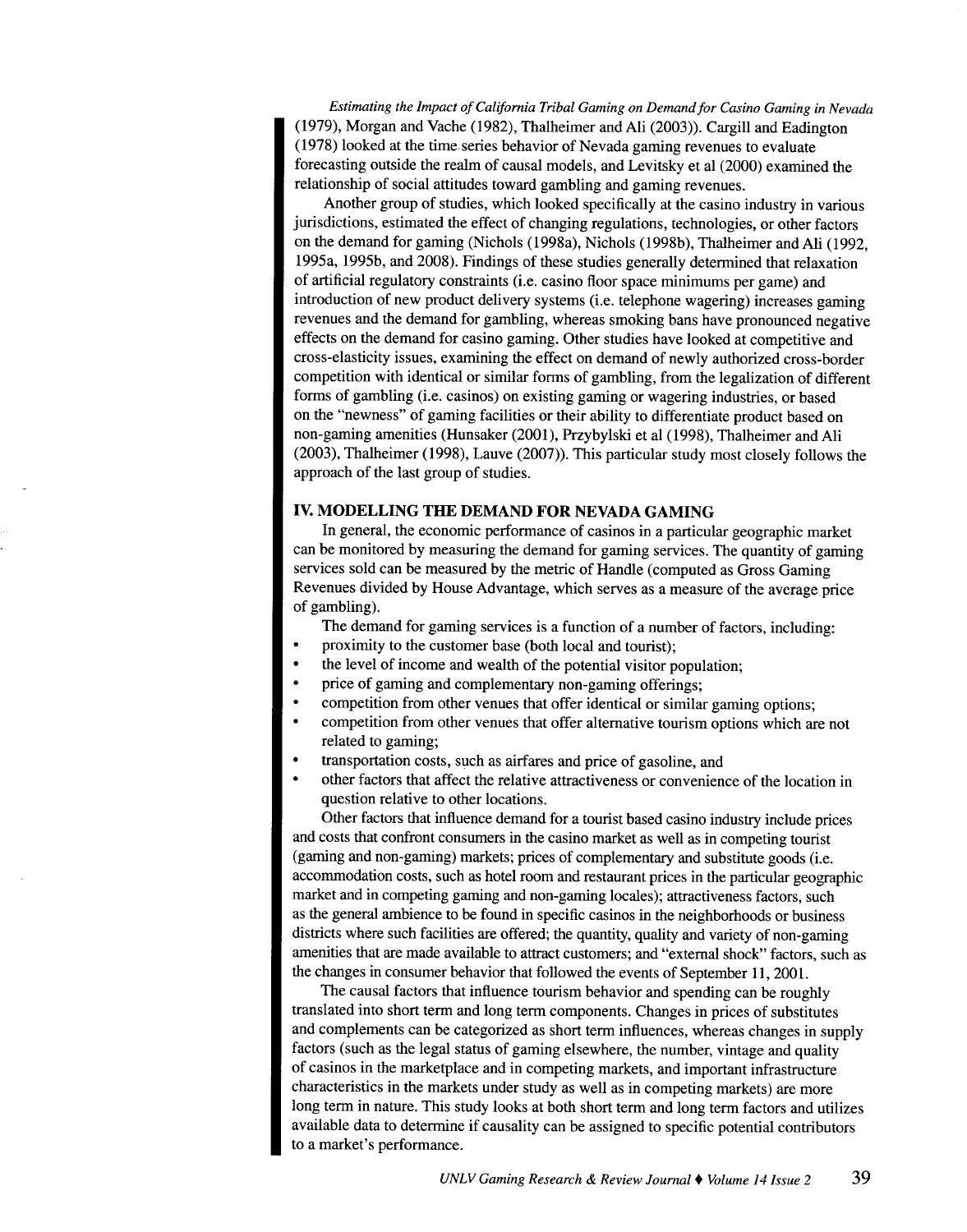Since the early 1990s, the quantity and quality of casinos in gaming jurisdictions that effectively compete for Reno and South Lake Tahoe tourist customers have increased dramatically. Las Vegas became an increasingly important competitor for Northern Nevada, because of its substantial supply-side growth and evolution as it became an increasingly important national and global destination resort venue, with "state of the art" mega-casino complexes and a wide variety of entertainment, conference, and recreation offerings unmatched anywhere else in the world. Commercial casinos were authorized in more than fifteen states between 1988 and 2009, mainly east of the Mississippi, but also in Colorado, South Dakota, Missouri, Louisiana, and Iowa. Tribal gaming industries became well established in the states of Oregon, Washington, Arizona, and elsewhere in the United States, but most importantly for Nevada, in California.

The competitive response by Northern Nevada gaming jurisdictions was limited. Casinos in Northern Nevada did relatively little to reinvest in and grow their properties in light of increased regional and national competition, due primarily to the pessimistic outlook with respect to Expected Returns on Invested Capital (EROIC) in new casino ventures. There were some notable capital improvements made to various Northern Nevada casino properties over the past two decades, such as Atlantis, Pepperrnill, Harrah's, John Ascuaga's Nugget, Montbleu, and the Grand Sierra (formerly the Reno Hilton) but, in comparison to investments in Las Vegas and California tribal gaming facilities, these were very modest. Furthermore, the number of new tourist-oriented casinos developed in the Renoffahoe markets was limited to only a handful: the Silver Legacy (1995) and the Siena (2001) were the only major new tourist-oriented casino resorts to come on the scene in Northern Nevada for the past two decades.

In light of the deterioration in the tourist market for Reno/Tahoe casinos, many Reno area casinos repositioned themselves to take advantage of the locals' market in the first decade of the millennium. In this regard, some casinos found themselves in more favorable positions than others, because of location, access, amenities, and increased marketing efforts toward locals. Some small casinos such as Gold Dust West and Tamarack opened specifically to cater to local clientele, and many others, including the Pepperrnill and Atlantis, geared their marketing strategies to be attractive to both local and tourist customers.

### **V. REGRESSION ANALYSIS RESULTS**

One specific question of interest in this analysis is to see if the particular impacts of expanded California tribal gaming on the demand for Nevada casino gaming services can be quantified and verified. The following general model was developed for the Northern Nevada markets of Reno-Sparks and South Lake Tahoe.

Quantity = F(Price, Price of substitutes, Income, Availability of substitutes,

Transport costs, General economic performance, Seasonality)

The individual variables were defined and measured as follows:

 $Quantiv = Handle = Gross$  Gaming Revenues divided by Win Percentage

Price = Win percentage (house advantage) on slot machines for that gaming market

Income =Northern California Aggregate Personal Income

Availability of Substitutes = Number of slot machines offered in Northern California tribal casinos $12$ 

Transport costs = price index for airfares<sup>13</sup> and price index for gasoline<sup>14</sup> General Economic Performance = WLI Index <sup>15</sup>

Seasonality is measured with a series of dummy variables (one dummy variable for each of the first **11** months), with December serving as the base for comparison

- 13. Passenger Origin and Destination (O&D) Survey, Bureau of Transportation Statistics.
- 14. Motor Gasoline Price Survey, US Energy Information Administration 15. c.f. footnote 11
- 

<sup>12.</sup> Northern California casinos include all those north of 37 degrees latitude, which is an east-west delineation approximately 25 miles south of San Jose. This includes a total of 28 tribal casinos.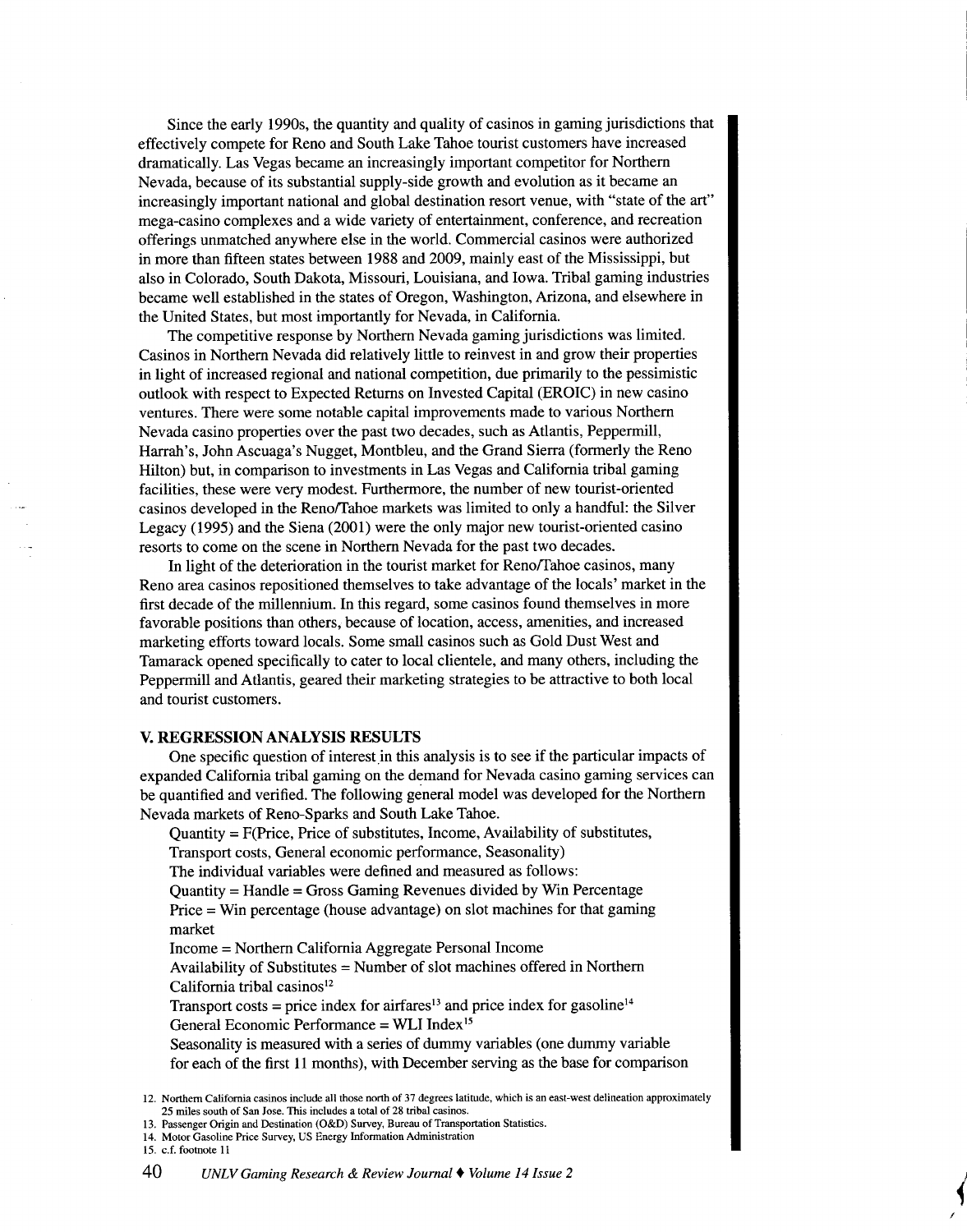*Estimating the Impact of California Tribal Gaming on Demand for Casino Gaming in Nevada*  The time series observations for Reno-Sparks and South Lake Tahoe are based on monthly data from December 1994 to January 2009. All regressions are estimated as log-linear equations. Thus, for numerical independent variables, the resulting estimated coefficients are *BLUE* (Best Linear Unbiased Estimates) of demand elasticities.<sup>16</sup> For the seasonal dummy variables, the interpretation of the coefficients is the average percentage change from the December base. Thus, the seasonal dummy coefficients estimate the typical shift relative to December that occurs in that month, after correcting for all other causal factors.

Significance of the individual coefficients is noted by asterisks. Coefficients significant at the 1% level are noted with  $(***)$ . Coefficients significant at the 5% level are noted with (\*\*), and coefficients significant at the 10% level are noted with (\*).

The functional form used in the following regressions was the following:

Log(Handle) =  $\alpha$  +  $\beta$ l\*log (Price) +  $\beta$ 2\*log (Income) + ...

In such a model, the coefficients of independent variables can be interpreted as elasticities, and the coefficients for dummy variables can be interpreted as (adjusted) percentage shifts from the base condition.

The following tables present the log-log regression results for the Northern Nevada gaming markets.

## **TABLE 1 REGRESSION ANALYSIS FOR RENO-SPARKS AND SOUTH LAKE TAHOE**

| <b>CASINO MARKET</b>                                | <b>RENO-SPARKS</b> | <b>SOUTH LAKE</b> |
|-----------------------------------------------------|--------------------|-------------------|
|                                                     |                    | <b>TAHOE</b>      |
| <b>SAMPLE SIZE</b><br><b>ADJUSTED R<sup>2</sup></b> | 170                | 169               |
| <b>F-VALUE</b>                                      | .8924              | .6770             |
|                                                     | $83.47***$         | $21.71***$        |
| <b>VARIABLES</b><br>(t-values)                      |                    |                   |
|                                                     | $-7104$            |                   |
| House advantage                                     | $(-3.9317)***$     | $-0.333$          |
|                                                     | $-0714$            | $(-1.5609)$       |
| <b>Gasoline Prices</b>                              | $(-1.7485)^*$      | .0964<br>(.2158)  |
| Tribal Northern                                     | $-2329$            | $-1049$           |
| California Slots                                    | $(-14.4726)$ ***   | $(-2.5621)$ ***   |
| Northern California                                 |                    |                   |
| Aggregate Personal                                  | .6101              | 4271              |
| Income                                              | $(6.0505)***$      | $(1.7040)*$       |
|                                                     | $-0.5540$          | $-1.0458$         |
| Airfares index                                      | $(-4.5083)$ ***    | $(-3.3919)$ ***   |
| Lead Econ Indicator                                 | .3869              | .1734             |
| (WLI)                                               | $(3.4541)***$      | (0.6380)          |
|                                                     | $-0.0203$          | $-0.333$          |
| Jan                                                 | $(-2.3513)***$     | $(-1.5609)$       |
|                                                     | $-0.068$           | .0087             |
| Feb                                                 | $(-0.7421)$        | $(-0.3997)$       |
|                                                     | .0620              | $-0124$           |
| Mar                                                 | $(5.8830)***$      | $(-0.5631)$       |
|                                                     | .0527              | .0219             |
| Apr                                                 | $(4.7546)$ ***     | (1.1024)          |
|                                                     | .0805              | .0396             |
| May                                                 | $(7.2280)$ ***     | $(1.7319)*$       |
|                                                     | .0598              | .1760             |
| Jun                                                 | $(5.6307)***$      | $(7.7223)$ ***    |
|                                                     | .0863              | .1591             |
| Jul                                                 | $(8.1406)$ ***     | $(6.9847)$ ***    |
|                                                     | .0950              | .1052             |
| Aug                                                 | $(8.6704)***$      | $(4.6159)$ ***    |
|                                                     | .0861              | .0356             |
| Sep                                                 | $(8.0240)$ ***     | (1.5640)          |
|                                                     | .0749              | $-0.0361$         |
| Oct                                                 | $(7.1011)***$      | $(-1.6027)$       |
|                                                     | .0280              | $-0010$           |
| Nov<br>Durbin Watson Statistic                      | $(2.9117)***$      | $(-0.0458)$       |
|                                                     |                    |                   |
| (one period lag)                                    | 1.5558             | 1.9574            |
| Durbin Watson Statistic                             |                    |                   |
| (twelve period lag)                                 | 1.8726             | 1.9309            |

16. Demand elasticity measures the ratio of percentage change in the dependent variable to a percentage change in an independent variable, ceteris paribus.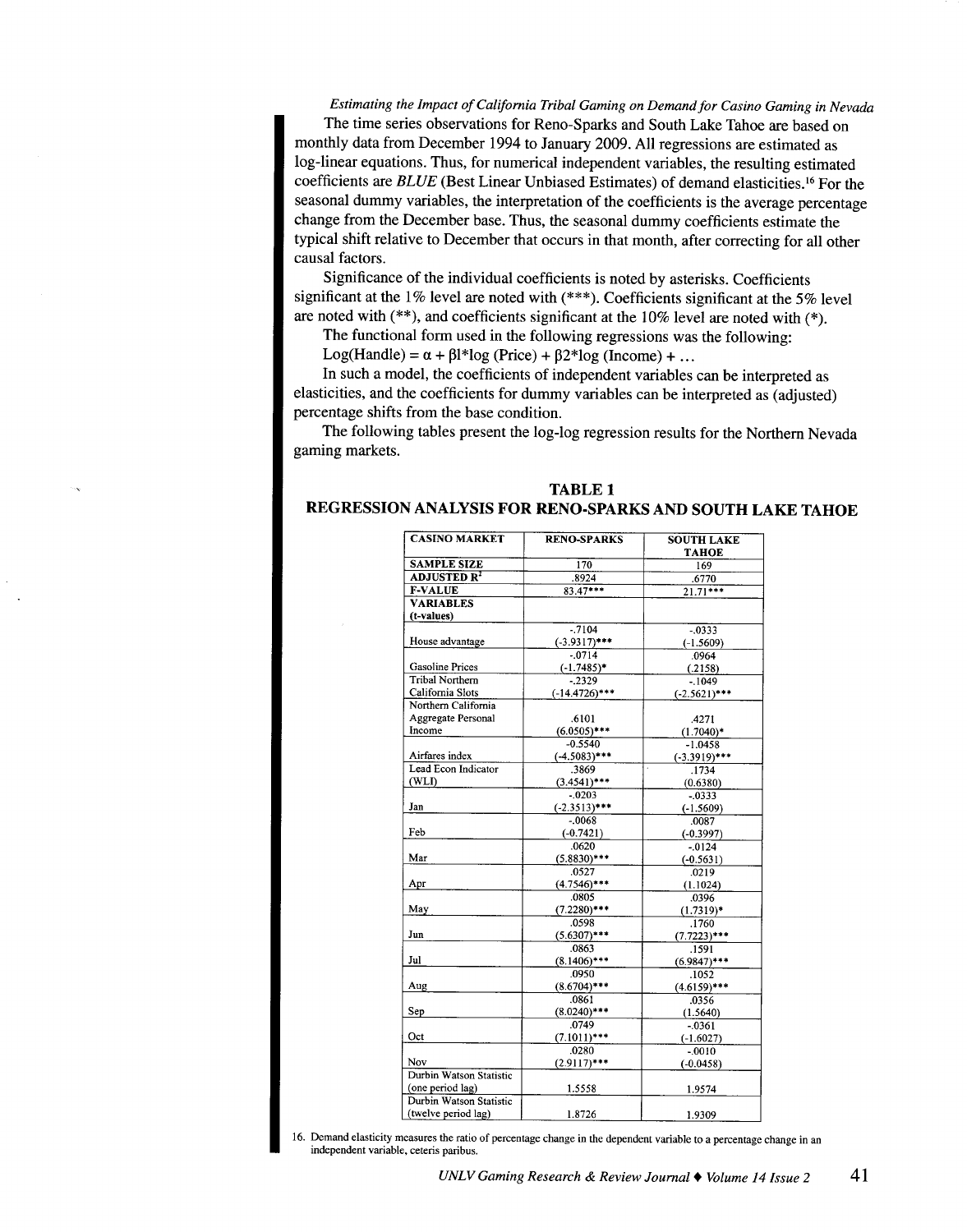### **GAMING MARKETS V. CALIFORNIA TRIBAL GAMING** LOG-LOG RESULTS, 1994 TO 2009 (MONTHLY DATA)

#### VI. DISCUSSION

For the Reno-Sparks market, the signs of the independent variables are all consistent with the specified demand model. The relationship with handle and house advantage (price) is negative and slightly inelastic. Demand is also negatively related, *ceteris paribus,*  to Northern California gasoline prices and airline fares. Northern California aggregate personal income and the index of leading economic indicators exert a positive influence on demand (handle), as expected. The number of slot machines at Northern California tribal casinos, serving as a proxy for the availability of tribal gaming as a substitute for gaming in the Reno market, has a negative impact with an estimated elasticity of -0.23, suggesting that a 10% increase in the capacity of tribal casinos in Northern California leads to a reduction in demand of about 2.3% in the Reno-Sparks market.

All of the independent variables are significant at the 1% level (except for gasoline prices, significant at the 10% level), as are the seasonal dummy variables (with the exception of February) suggesting a high degree of predictable seasonality in the data series, even after accounting for the causal factors. The adjusted R<sup>2</sup> value of .8924 and F-value of83.47 imply a strong overall fit. The Durbin-Watson statistic is at 1.5558, suggesting some degree of auto-correlation in the data. However, when the Durbin-Watson statistic was computed using a 12 period lag (for the 12 months), the value of 1.8726 suggested no auto-correlation issue.

For South Lake Tahoe, the results are similar, but not nearly so robust. All causal variables except for gasoline prices are properly signed, though house advantage, gasoline prices and leading economic indicators are not significantly different than

zero. Seasonality factors are generally not significant except for the summer months, perhaps suggesting less consistency due to such factors as winter weather and road conditions. The expansion of California tribal gaming, as measured by the number of Northern California tribal slot machines, has had a significant negative impact on South Lake Tahoe handle, with an estimated elasticity of -0.1047. The Durbin Watson lagged one period at 1.9574 and lagged 12 periods at 1.9309 suggests no presence of auto-correlation.

*The expansion of California tribal gaming, as measured by the number ofNorthern California tribal slot machines, has had a significant negative impact on South Lake Tahoe handle.* 

#### VII. RESULTS FOR THE LAS VEGAS STRIP

The experience of the casino industry on the Las Vegas Strip was markedly different from the Northern Nevada casinos, largely because of the continuing evolution and development of ever-larger and more expensive casino resort complexes. Until 2007, these had the effect of broadening the attractiveness of the Las Vegas Strip as a national and international destination resort, and of encouraging even further capital investments in new and existing resorts.

There was also a belief that the expansions of casino gaming into new jurisdictions, including California tribal gaming, was having only negligible impacts on demand for Las Vegas Strip-style tourism. Since 1990, in spite of the fact that casino gaming had proliferated throughout the United States and many foreign countries, the belief was that the Strip and its major properties had stayed ahead of the curve and offered a unique tourism product with not only gaming but a wide variety of complementary non-gaming offerings. It was not until the Great Recession that these beliefs came under serious questioning.

Regression analysis for the demand for gaming on the Las Vegas Strip is presented in Table 2. As with the other demand models, the dependent variable is handle (Gross Gaming Revenues divided by house advantage).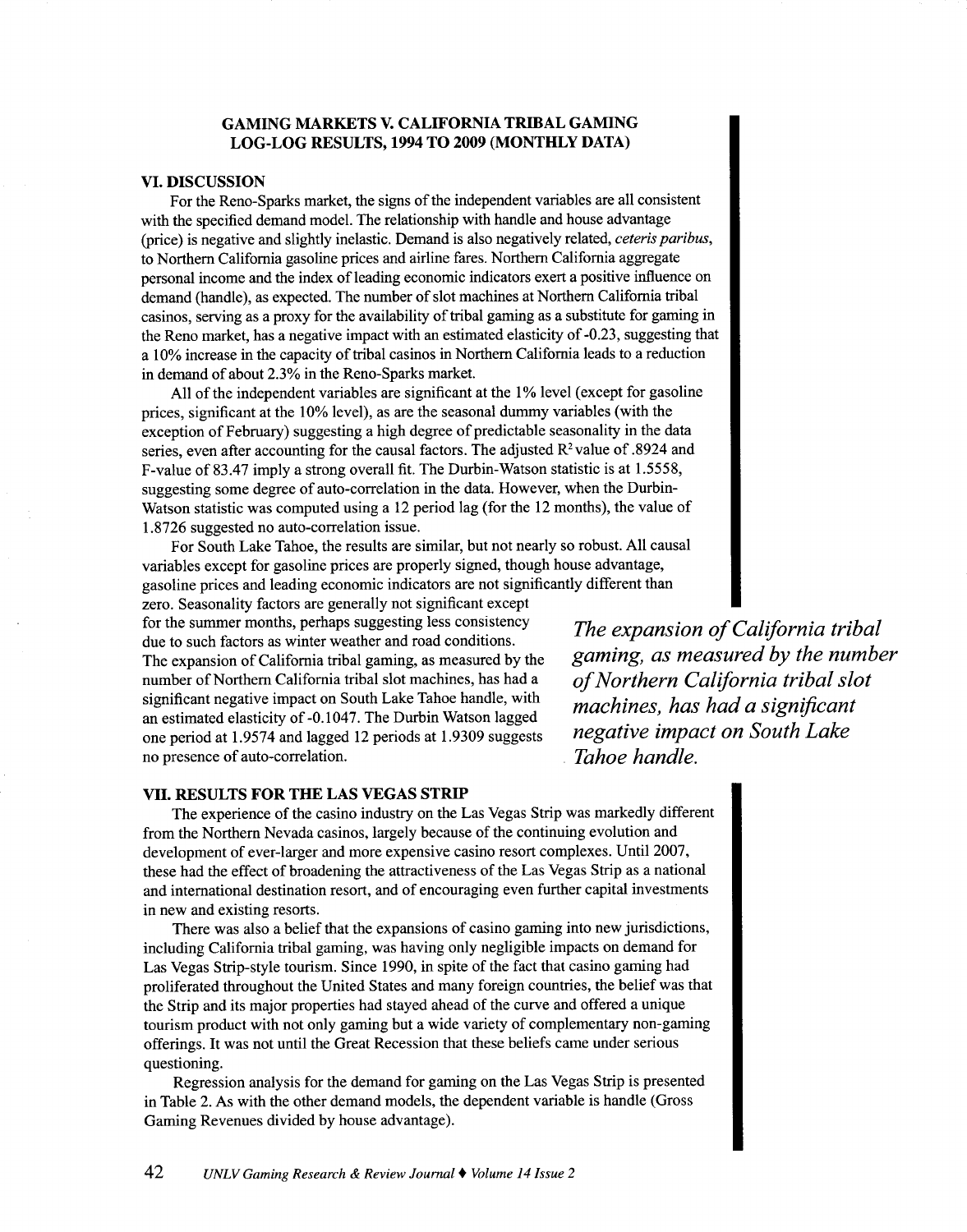*Estimating the Impact of California Tribal Gaming on Demand for Casino Gaming in Nevada*  TABLE<sub>2</sub>

# REGRESSION ANALYSIS FOR LAS VEGAS STRIP GAMING MARKET V. CALIFORNIA TRIBAL GAMING LOG-LOG RESULTS, 1995 TO 2009 (MONTHLY DATA)

| <b>CASINO</b>                 | <b>LAS VEGAS</b>    |  |
|-------------------------------|---------------------|--|
| <b>MARKET</b>                 | <b>STRIP</b>        |  |
| <b>SAMPLE SIZE</b>            | 170                 |  |
| <b>ADJUSTED R<sup>2</sup></b> | .5757               |  |
| <b>F-VALUE</b>                | $14.49***$          |  |
| <b>VARIABLES</b>              |                     |  |
| (t-values)                    |                     |  |
|                               | $-0.7589$           |  |
| House advantage               | $(-8.0439)$ ***     |  |
|                               | $.12\overline{51}$  |  |
| <b>Gasoline Prices</b>        | $(3.2393)$ ***      |  |
|                               | .0749               |  |
| Airfares                      | (0.3679)            |  |
| Tribal Slots in               | $-.0507$            |  |
| California                    | $(-1.2651)$         |  |
| California                    |                     |  |
| Aggregate                     | .4523               |  |
| Personal Income               | $(2.1506)$ **       |  |
| Lead Economic                 | $2.821\overline{4}$ |  |
| Indicator                     | $(2.8990)$ ***      |  |
|                               | $-0111$             |  |
| Jan                           | $(-.7810)$          |  |
|                               | $-0.0362$           |  |
| Feb                           | $(-2.9124)$ ***     |  |
|                               | $-.0282$            |  |
| Mar                           | $(-2.1418)$ **      |  |
|                               | $-0.0583$           |  |
| Apr                           | $(-4.3906)$ ***     |  |
|                               | $-0.0229$           |  |
| May                           | $(-1.7208)*$        |  |
|                               | $-.0713$            |  |
| Jun                           | $(-5.3161)$ ***     |  |
|                               | $-0.0451$           |  |
| Jul                           | $(-3.3668)$ ***     |  |
|                               | $-0.0312$           |  |
| Aug                           | $(-2.3836)$ ***     |  |
|                               | $-.0383$            |  |
| Sep                           | $(-2.8391)$ ***     |  |
|                               | $-0.0263$           |  |
| Oct                           | $(-1.9524)*$        |  |
|                               | -.0416              |  |
| Nov                           | $(-3.2212)$ ***     |  |
| Durbin Watson                 |                     |  |
| Statistic (one                | 1.6025              |  |
| period lag)                   |                     |  |
| Durbin Watson                 |                     |  |
| Statistic (twelve             | 1.7290              |  |
| period lag)                   |                     |  |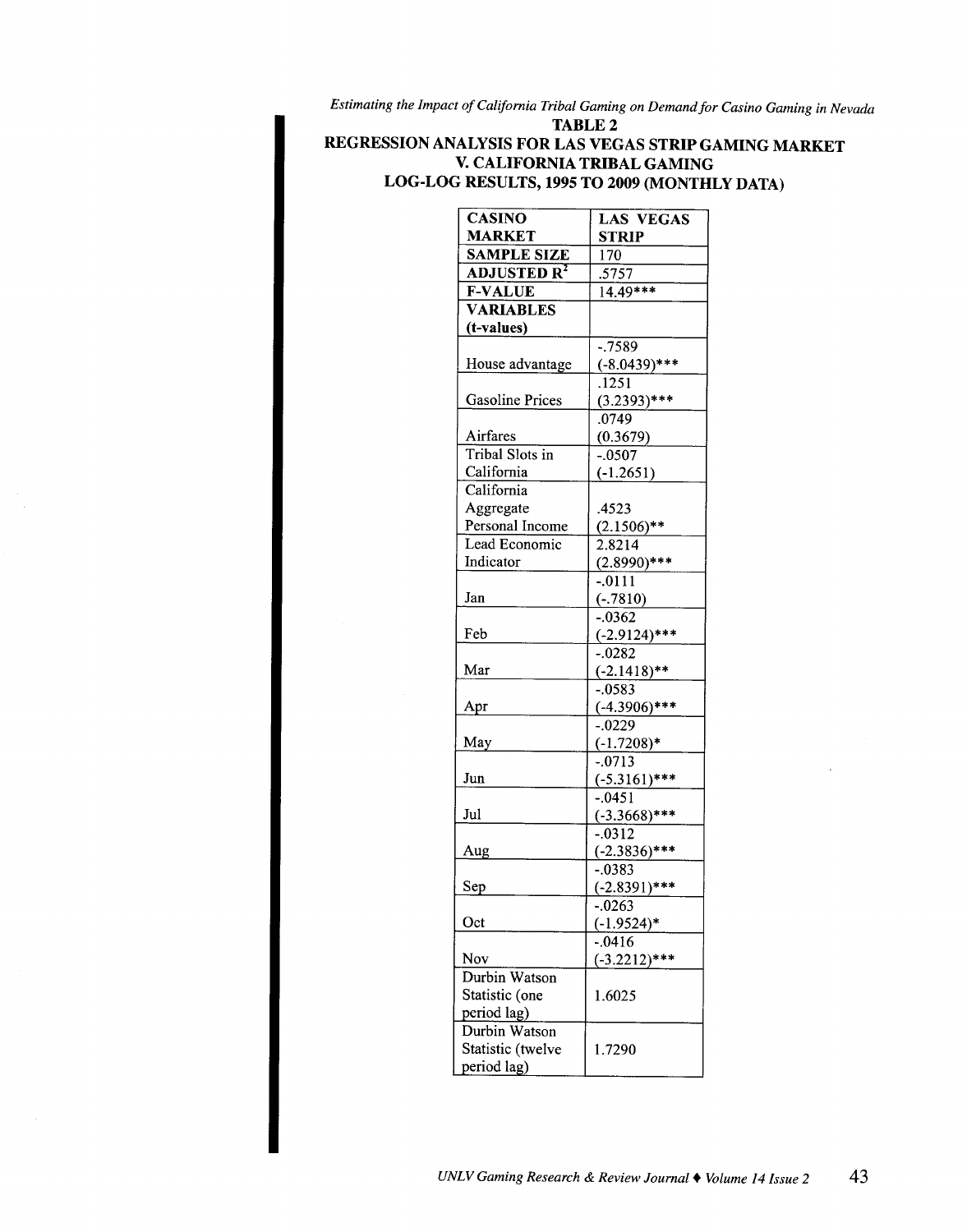#### VIII. DISCUSSION

As with the earlier regressions for Reno-Sparks and South Lake Tahoe, the overall results are significant and, for the most part, consistent with a traditional model of demand. Four of the causal variables were significant (house advantage, California tribal slot machines, gasoline prices, and the leading economic indicator index), and three were properly signed, whereas gasoline prices were significant but opposite what the model would predict. (Interestingly, airfares were not significant in the analysis of Las Vegas Strip demand, and were incorrectly signed.) The seasonal dummy variables were almost all significant, indicating predictable and consistent seasonal trends in the dependent variable after adjustment for the causal variables. The Durbin-Watson statistic for one-period and 12-period lags (1.60 and 1.73) suggests a moderate presence of autocorrelation in the error terms.

Of note to this analysis is the estimate associated with California tribal slots. Elasticity is estimated at  $-0.051$ , indicating, for example, that a  $10\%$  increase in slot machines among tribal casinos in California would have a 0.5% negative impact on handle in Las Vegas Strip casinos. This is markedly less than the estimated elasticities for Reno (-0.233) and South Lake Tahoe (-0.116), suggesting that the impact of California tribal gaming on demand for gaming on the Las Vegas Strip is indeed weaker than on other regions in the State.

#### IX. CONCLUSIONS

This analysis has demonstrated that demand for gaming in Nevada's major tourism areas can be analyzed using traditional micro-economic

analysis coupled with empirical analysis. For the most part, results presented here are consistent with *a priori* expectations, with some markets being far more robust than others.

The primary finding of this analysis is that the expansion of California tribal gaming since 1990 has had significant negative impacts on the demand for gaming in each of the three destination resort gaming markets studied here, with the strongest impacts on Reno and South Lake Tahoe, and smaller *The impact of California tribal gaming on demand for gaming on the Las Vegas Strip is indeed weaker than on other regions in the State.* 

(but not measurably significant) negative impacts on demand for gaming on the Las Vegas Strip.

## **REFERENCES**

Binkley, C. (2008). *Winner takes all.* New York: Hyperion Press.

Cargill, T. F., & Eadington, W. R. (1978). Nevada's gaming revenues: Time characteristics and forecasting. *Management Science, 24,* 1221-30.

Economic Cycle Research Institute, at http://www.businesscycle.com/.

- Hunsaker, J. (2001). The impact of riverboat casinos on the demand for gambling at casino resorts: A theoretical and empirical investigation. *Managerial and Decision Economics,* 22,97-111.
- Las Vegas Convention and Visitors Authority, Visitor Statistics, at http://www.lvcva.com/ press/statistics-facts/visitor-stats.j sp
- Lauve, M. (2007). Demand estimation and policy implications in markets for casino gaming and electricity. Ph.D. dissertation, Rutgers University.
- Levitzky, 1., Assane, D., & Robinson, W. (2000). Determinants of gaming revenue: Extent of changing attitudes in the gaming industry. *Applied Economics Letters,* 7, 155-158.
- Morgan, W. D., &Vasche, J.D. (1979). Horseracing demand, parimutuel taxation and state revenue potential. *National Tax Journal,* 32(2), 185-194.
- Morgan, W. D., & Vasche, J.D. (1982). A note on the elasticity of demand for wagering. *Applied Economics,* 14,469-74.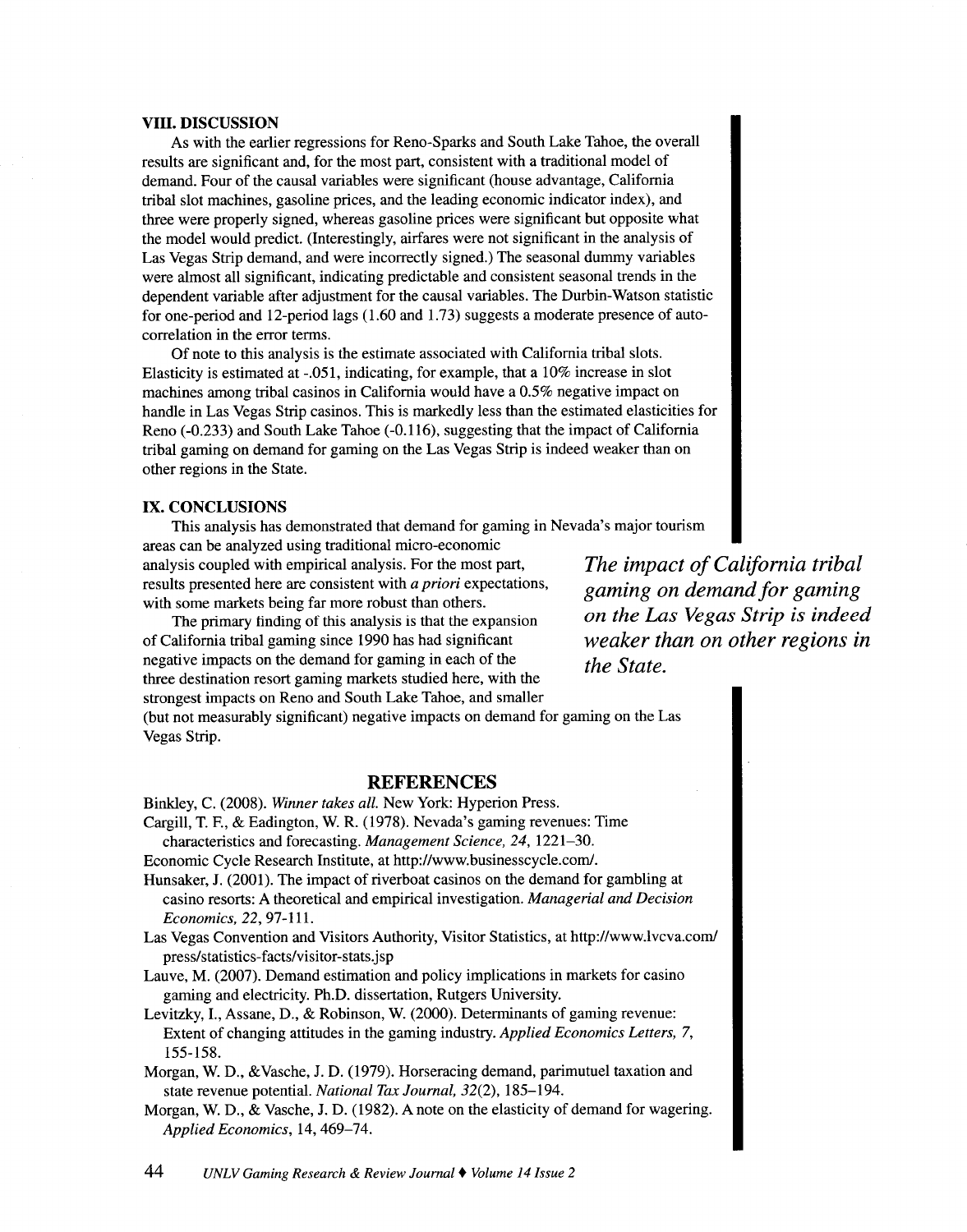*Estimating the Impact of California Tribal Gaming on Demand for Casino Gaming in Nevada*  Nevada Gaming Control Board. Monthly Revenue Reports (monthly, 1990-2009). Nevada Gaming Control Board. Nevada Gaming Abstracts (annual, 1990-2009).

- Nichols, M. W. (1998a). Deregulation and cross-border substitution in Iowa's riverboat gaming industry. *Journal of Gambling Studies, 14,* 151-72.
- Nichols, M. W. (1998b). The impact of deregulation on casino win in Atlantic City, *Review of Industrial Organization, 13,* 713-26.
- Przybylski, M., Felsenstein, D., Freeman, D., & Littlepage, L. (1998). Does gambling complement the tourist industry? Some empirical evidence of import substitution and demand displacement. *Tourism Economics, 1998(4),* 213-31.
- Suits, D. B. (1979). The elasticity of demand for gambling. *Quarterly Journal of Economics, 9,* 155-62.
- Thalheimer, R. (1998). Parimutuel wagering and video gaming: A racetrack portfolio. *Applied Economics, 30,* 531-543.

Thalheimer, R. ,& Ali, M. M. (1992). The demand for pari-mutuel horse race wagering with special reference to telephone betting. *Applied Economics, 24,* 137-42.

- Thalheimer, R., & Ali, M. M. (1995a). Exotic betting opportunities, pricing policies and the demand for pari-mutuel horse race wagering. *Applied Economics, 27,* 689-703.
- Thalheimer, R., &Ali, M. M. (1995b) .The demand for pari-mutuel horse race wagering and attendance. *Management Science, 41(1),* 129-43.
- Thalheimer, R., & Ali, M. M. (2003). The demand for casino gaming. *Applied Economics, 35,* 907-918.
- Thalheimer, R., & Ali, M. M. (2008). The demand for slot machine gaming with special reference to the effect of a smoking ban. *Economic Inquiry, 46* (2), 273-282.

Article submitted: 7/26/10 Sent to peer review: 8/23/10 Reviewer comments sent to author: 9114/10 Author's revised version received: 10/06/10 Article accepted for publication: 10/06/10